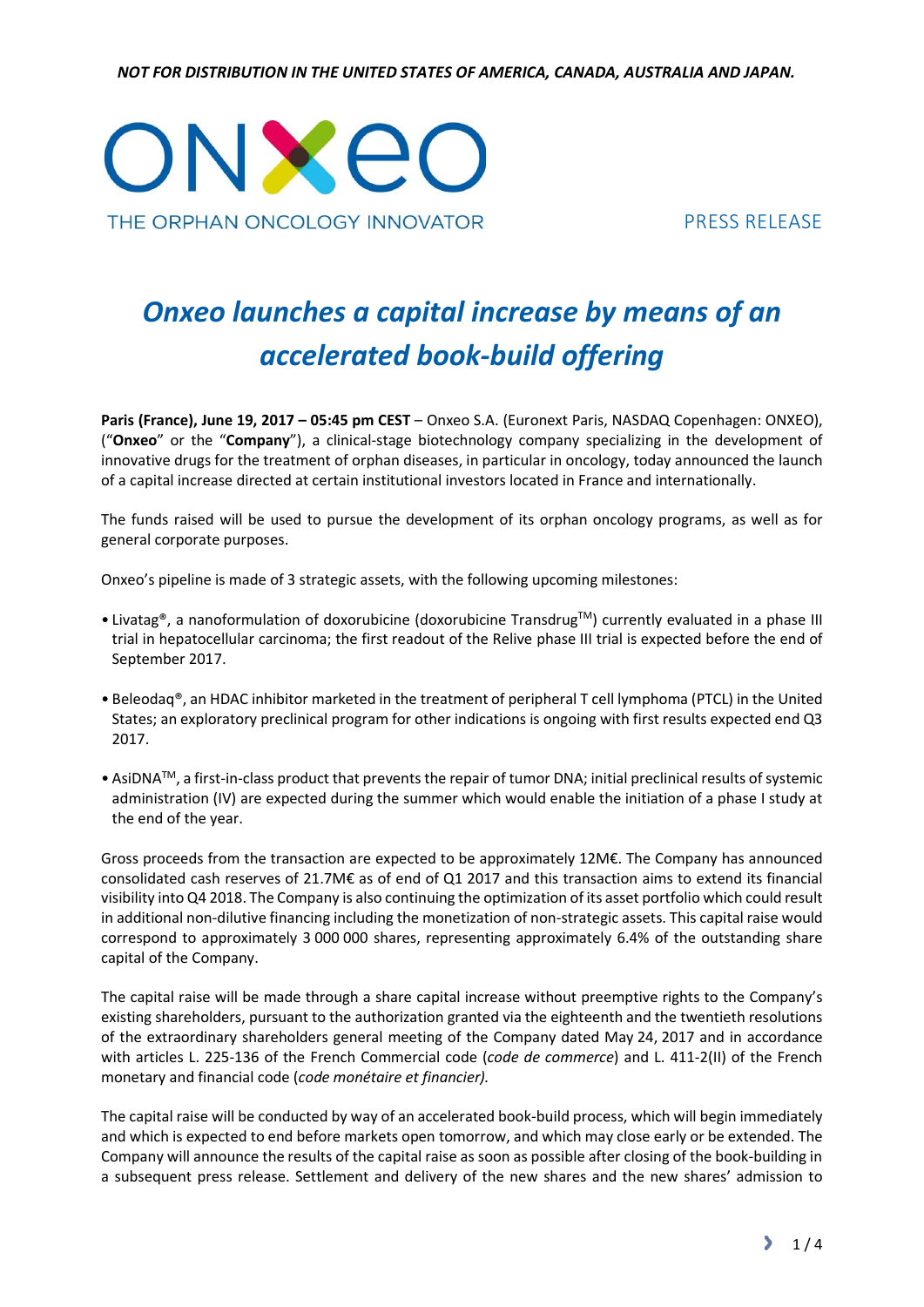

# PRESS RELEASE

trading is expected to occur on June 22, 2017 on the regulated market of Euronext in Paris and as soon as possible on the regulated market of Nasdaq OMX in Copenhagen (Denmark).

The capital raise via the accelerated book-building is open to institutional investors in France, in any Member State of the European Economic Area in accordance with the exemptions of Article 3(2) of the European Directive 2003/71/EC of the European Parliament and European Council (as amended) to the extent they have been transposed by the relevant Member State or, otherwise, in cases not requiring the publication of a prospectus under aforementioned Article 3(2) and/or the applicable regulations in such Member State, and elsewhere outside the United States of America in reliance on Regulation S under the U.S. Securities Act of 1933 (the "Securities Act"). Simultaneously, the Company is undertaking a private placement in the United States to "qualified institutional buyers" as defined in Rule 144A under the Securities Act or to "institutional 'accredited investors'" as defined in Rule 501(a) thereunder.

The capital raise is not subject to a prospectus to be approved by the French financial markets authority (Autorité des marchés financiers).

Attention is drawn to the risk factors related to the Company and its activities presented in section 5.5.1.4. of the 2016 reference document filed with the Autorité des marchés financiers on April 24, 2017 under number D.17-0423, which is available on the Autorité des marchés financiers website (www.amf-france.org) or on the Company's website (www.onxeo.com).

Simultaneously with the determination of the final terms and conditions of the capital increase, the Company will enter into a lock-up agreement ending 90 calendar days after the date of the pricing of the offering, subject to certain customary exceptions. Executives and/or directors of the Company have also signed lock-up agreements with regard to the Company's shares that they hold, for the same period.

Guggenheim Securities, LLC and Oddo BHF are acting as Joint Bookrunners.

This announcement does not constitute a prospectus within the meaning of the Prospectus Directive or an offer to the public.

### About Onxeo

Onxeo is a biotechnology company developing innovative drugs for the treatment of orphan diseases in oncology, driven by high therapeutic demand in one of the fastest growing segments of the pharmaceutical industry.

Onxeo's objective is to become a major international player in the field of rare cancers. Its growth strategy is founded on the development of innovative, effective, and safe drugs based on breakthrough technologies that can make a real difference in the treatment of orphan oncology diseases and considerably improve the quality of life of patients affected by rare or resistant cancers.

Onxeo's comprehensive portfolio features a broad orphan oncology pipeline, with 3 major products in several on-going preclinical and clinical programs, alone or in combination for various cancer indications:

- Livatag® (Doxorubicin Transdrug™): Currently evaluated in the treatment of Hepatocellular carcinoma (HCC, also called primary liver cancer) in a phase III trial, ReLive. ReLive is a randomized, international trial designed to demonstrate the efficacy and the safety of Livatag® compared to the best available treatment chosen by the physician in 390 patients with advanced HCC after failure or intolerance to sorafenib.
- **Beleodaq<sup>®</sup>** (belinostat): FDA conditional approved in the US in 2014 under the agency's accelerated approval program as a second-line treatment for patients with peripheral T-cell lymphoma (PTCL) and currently marketed by Onxeo's partner in the US, Spectrum Pharmaceuticals; belinostat in combination with other cancer agents is currently in development in first-line treatment for patients with PTCL (BelCHOP) and in solid tumors.
- AsiDNA<sup>TM</sup>: The first-in-class siDNA (signal-interfering DNA) which has successfully undergone a proof-of-concept Phase I trial with a local administration in metastatic melanoma. The Company is currently pursuing preclinical program to demonstrate AsiDNA activity with a systemic administration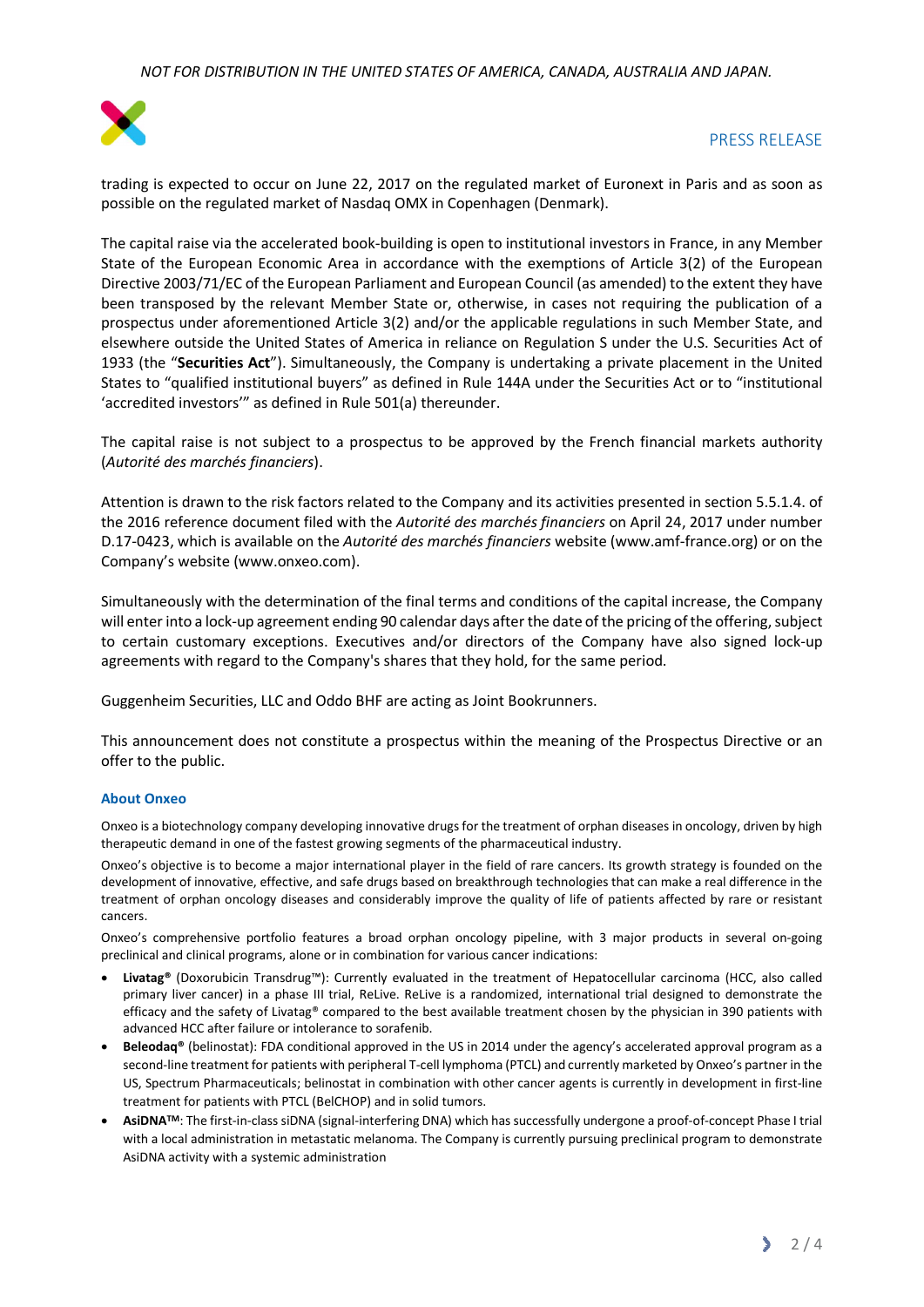

## PRESS RELEASE

The Company is headquartered in Paris, France with offices in Copenhagen and in New York, and has approximately 60 employees. Onxeo is listed on Euronext in Paris, France and Nasdaq Copenhagen, Denmark (Ticker: ONXEO, ISIN Code: FR0010095596).

Learn more by visiting www.onxeo.com

#### Disclaimer

In France, the offer and sale of Onxeo SA shares described above will take place solely through a private placement, in accordance with Article L. 411-2 of the French Code monétaire et financier and applicable regulations. The offer and sale do not constitute a public offering in France, as defined in Article L. 411-1 of the French Code monétaire et financier and no prospectus needs to be filed with, or approved by, the Autorité des marchés financiers.

With respect to Member States of the European Economic Area that have transposed European Directive 2003/71/EC of the European Parliament and European Council (as amended in particular by Directive 2010/73/EU to the extent that the said Directive has been transposed into each Member State of the European Economic Area) (the "Prospectus Directive"), no action has been taken or will be taken to permit a public offering of the securities referred to in this press release requiring the publication of a prospectus in any Member State. Therefore, such securities may not be and shall not be offered in any Member State other than in accordance with the exemptions of Article 3(2) of the Prospective Directive to the extent they have been transposed by the relevant Member State or, otherwise, in cases not requiring the publication of a prospectus under Article 3(2) of the Prospective Directive and/or the applicable regulations in such Member State.

This press release and the information it contains are being distributed to and are only intended for persons who are (i) outside the United Kingdom, (ii) investment professionals falling within Article 19(5) of the Financial Services and Markets Act 2000 (Financial Promotion) Order 2005 (the "Order"), (iii) high net worth entities and other such persons falling within Article 49(2)(a) to (d) of the Order ("high net worth companies", "unincorporated associations", etc.) or (iv) other persons to whom an invitation or inducement to engage in investment activity (within the meaning of Section 21 of the Financial Services and Market Act 2000) may otherwise lawfully be communicated or caused to be communicated (all such persons in (i), (ii), (iii) and (iv) together being referred to as "Relevant Persons"). Any invitation, offer or agreement to subscribe, purchase or otherwise acquire securities to which this press release relates will only be engaged with Relevant Persons. Any person who is not a Relevant Person should not act or rely on this press release or any of its contents.

This press release and the information it contains does not, and will not, constitute an offer to subscribe for or sell, nor the solicitation of an offer to subscribe for or buy, securities of Onxeo SA in the United States of America or any other jurisdiction where restrictions may apply. Securities may not be offered or sold in the United States of America absent registration or an exemption from registration under the U.S. Securities Act of 1933, as amended (the "U.S. Securities Act"), it being specified that the securities of Onxeo SA have not been and will not be registered within the U.S. Securities Act. Onxeo SA does not intend to register securities or conduct a public offering in the United States of America.

In accordance with Article 211-3 of the General Regulation of the AMF, it is recalled that:

- the offer does not require a prospectus to be submitted for approval to the AMF.
- persons or entities referred to in Point 2°, Section II of Article L. 411-2 of the Monetary and Financial Code may take part in the offer solely for their own account, as provided in Articles D. 411-1, D. 411-2, D. 734-1, D. 744-1, D. 754-1 and D. 764- 1 of the Monetary and Financial Code.
- the financial instruments thus acquired cannot be distributed directly or indirectly to the public otherwise than in accordance with Articles L. 411-1, L. 411-2, L. 412-1 and L. 621-8 to L. 621-8-3 of the Monetary and Financial Code.

The distribution of this press release may be subject to legal or regulatory restrictions in certain jurisdictions. Any person who comes into possession of this press release must inform him or herself of and comply with any such restrictions.

Any decision to subscribe for or purchase the shares or other securities of Onxeo SA must be made solely based on information publicly available about Onxeo SA. Such information is not the responsibility of Guggenheim Securities, LLC and Oddo BHF Corporate & Markets and has not been independently verified by Guggenheim Securities, LLC and Oddo BHF Corporate & Markets.

#### Forward looking statements

This communication expressly or implicitly contains certain forward-looking statements concerning Onxeo and its business. Such statements involve certain known and unknown risks, uncertainties and other factors, which could cause the actual results, financial condition, performance or achievements of Onxeo to be materially different from any future results, performance or achievements expressed or implied by such forward-looking statements. Onxeo is providing this communication as of this date